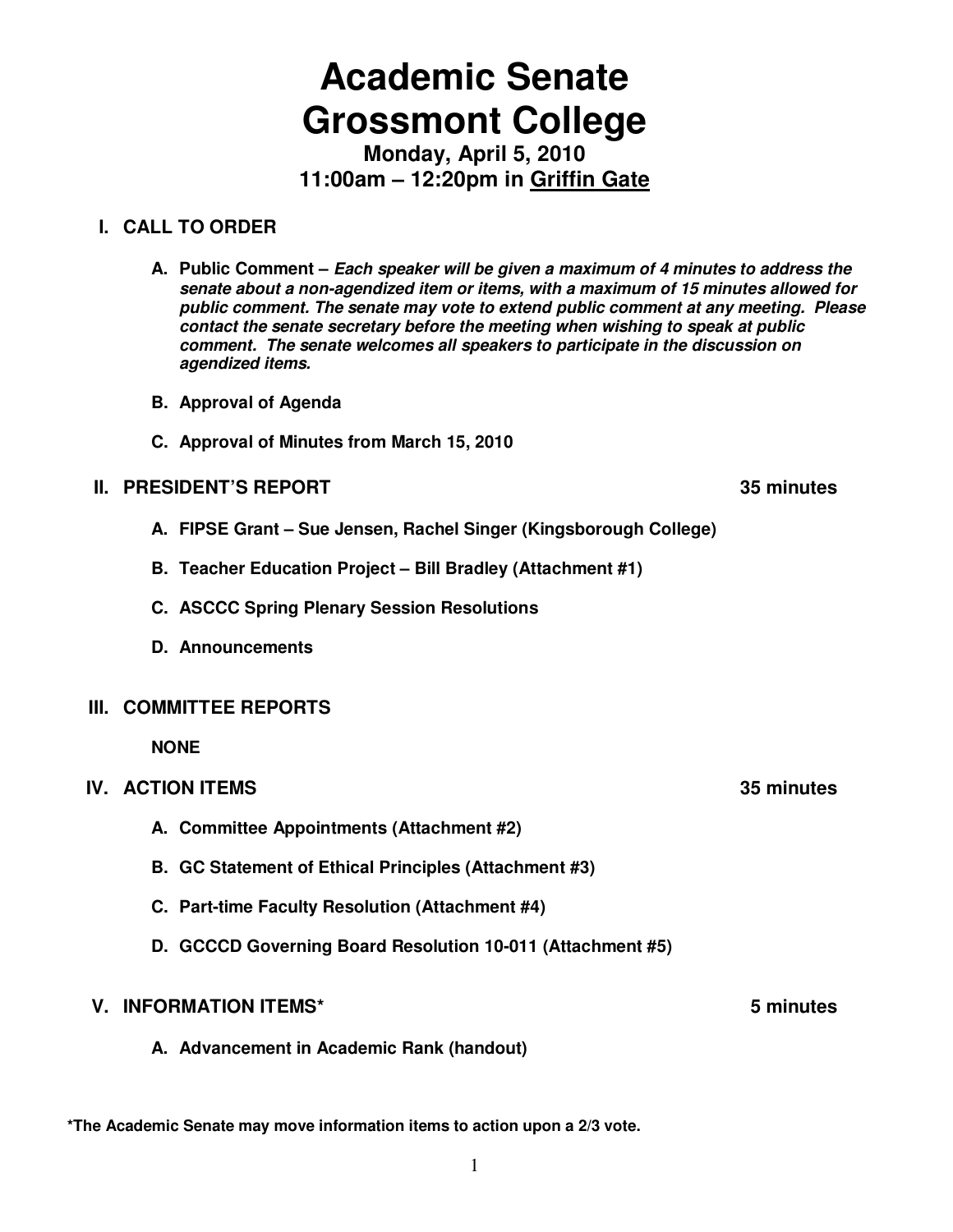# **Academic Senate Grossmont College**

# **Minutes of the Academic Senate – March 15, 2010**

### **MEETING ATTENDANCE:**

| X | Chris Hill (President)                | X        | Diane Mayne-Stafford (CSIS)               | $\times$     | Dan Clauss/Karen Caires (Exer Sci/Well) |
|---|---------------------------------------|----------|-------------------------------------------|--------------|-----------------------------------------|
|   | P.J. Ortmeier (AOJ)                   | X        | Ronald Norman (CSIS)                      |              | Larry Larsen (Exer Sci/Well)            |
|   | Lance Parr (AOJ)                      | $\times$ | Bonnie Schmiege (Counseling)              |              | Antonio Crespo (Foreign Lang)           |
| х | Tina Young (AOJ)                      |          | Mary Rider (Counseling)                   |              | Virginia Young (Foreign Lang)           |
| X | Jennifer Carmean (ASL)                | $\times$ | Cruz Cerda (Counseling)                   | X            | Robert Henry (History)                  |
|   | Jamie Gould (ASL)                     |          | Danny Martinez (Cross Cult Stud)          | X            | Devon Atchison (History-Sen Officer)    |
|   | Jim Wilsterman (Art)                  |          | Joe Orate (Culinary Arts)                 |              | Angela Feres (History)                  |
|   | Gareth Davies-Morris (Art)            |          | James Foran (Culinary Arts)               | X            | Priscilla Rogers (Inter Bus)            |
| X | Jennifer Bennett (Art)                |          | Kathy Meyer (Dance) - Fall                | X            | Patty Morrison (Library)                |
| X | Malia Serrano (Art)                   | X        | David Mullen (Dance) - Spring             | X            | Julie Middlemas (Library)               |
| X | Israel Cardona (Behav Sci)            |          | George Gastil (P/T Senate Officer @large) | X            | Jenny VandenEynden (Math)               |
| X | Gregg Robinson (Behav Sci)            | X        | David Milroy (Divisional Senator AHLGC)   | X            | Susan Working (Math)                    |
|   | Rebekah Wanic (Behav Sci)             |          | Eric Lund (Divisional Senator CTE/WD)     | $\times$     | Ray Funk (Math)                         |
|   | Richard Unis (Behav Sci)              |          | Kirin Farquar (Divisional Senator ESBS)   | Χ            | Arturo Millan (Math)                    |
| Χ | Virginia Dudley (Bio Sci)             |          | Carla Sotelo (Divisional Senator LR)      |              | Shawn Hicks (Math)                      |
| X | Michael Golden (Bio Sci)              | X        | Lee Johnson (Divisional Senator)          | X            | Evan Wirig (Media Comm)                 |
| X | Michele Perchez (Bio Sci)             | X        | Jane Nolan (DSPS)                         |              | William Snead (Media Comm)              |
| X | Brian Keliher (Bus Admin)             | $\times$ | Carl Fielden (DSPS)                       |              | Derek Cannon (Music)                    |
|   | Nate Scharff (Bus Admin)              | X        | Gary Jacobson (Earth Sci)                 |              | Paul Kurokawa (Music)                   |
| X | Linda Snider (BOT)                    |          | Judd Curran (Earth Sci)                   |              | Steve Baker (Music)                     |
| X | Barb Gillespie (BOT)                  | X        | Oralee Holder (English)                   |              | Joy Zozuk (Nursing) Diane Hellar        |
|   | Andy Biondo (CVT)                     | $\times$ | Adelle Schmitt (English)                  | X            | Diane Gottschalk (Nursing)              |
| X | Don Ridgway (CVT)                     |          | Joan Ahrens (English)                     |              | Sharon Sykora (Nursing)                 |
| X | Jeff Lehman(Chemistry-Senate Officer) |          | Lisa Ledri-Aguilar (English)              |              | Christine Vicino (Occ Therapy)          |
|   | Cary Willard (Chemistry)              | X        | Sue Jensen (English)                      | X            | June Yang (Phil/ Rel Studies)           |
|   | Martin Larter (Chemistry)             | $\times$ | Chuck Passentino (ESL)                    |              | Bill Hoaglin (Phil/ Rel Studies)        |
| X | Diana Vance (Chemistry)               |          | Nancy Herzfeld-Pipkin (ESL)               |              | Ross Cohen (Physics)                    |
|   | Sheridan DeWolf (Child Dev)           | X        | Barbara Loveless(ESL)                     | X            | Stephanie Plante (Physics, Astr. Ph Sc) |
| X | Claudia Flores (Child Dev)            | X        | Jim Tolbert (EOPS)                        | X            | Shahrokh Shahrokhi (Polit Economy)      |
|   | Joel Castellaw (Comm)                 |          | Sylvia Montejano (EOPS)                   | X            | Scott McGann (Polit Economy)            |
| X | Jade Solan (Comm)                     | X        | Laura Sim (Exer Sci/Well-Sen Officer      | X            | Lorenda Seibold-Phalan (Resp Ther)      |
|   | Victoria Curran (Comm)                | X        | Jamie Ivers                               |              | Barry Winn (Resp Ther)                  |
| X | Janet Gelb (CSIS)                     | $\times$ | Jim Symington (Exer Sci/Well)             | $\mathsf{x}$ | Craig Everett (Theatre Arts)            |
|   |                                       |          |                                           |              | Buth Duggan                             |

#### **GUESTS**:

- Janet Castanos, Acting VP Academic Affairs
- Sue Gonda, Acting Dean English, Social and Behavioral Sciences
- Beth Smith, Math Department Faculty; Treasurer, ASCCC

#### **RECORDER**: Rochelle Weiser

#### **I. CALL TO ORDER (11:05)**

#### **A. Public Comment**

None

#### **B. Approval of Agenda**

A motion was made to approve the day's agenda with the addition of the following Information Items; BP/AP4300 Student Travel, Part-Time Faculty Resolution, and Governing Board Resolution. M/S/U Robinson/Fielden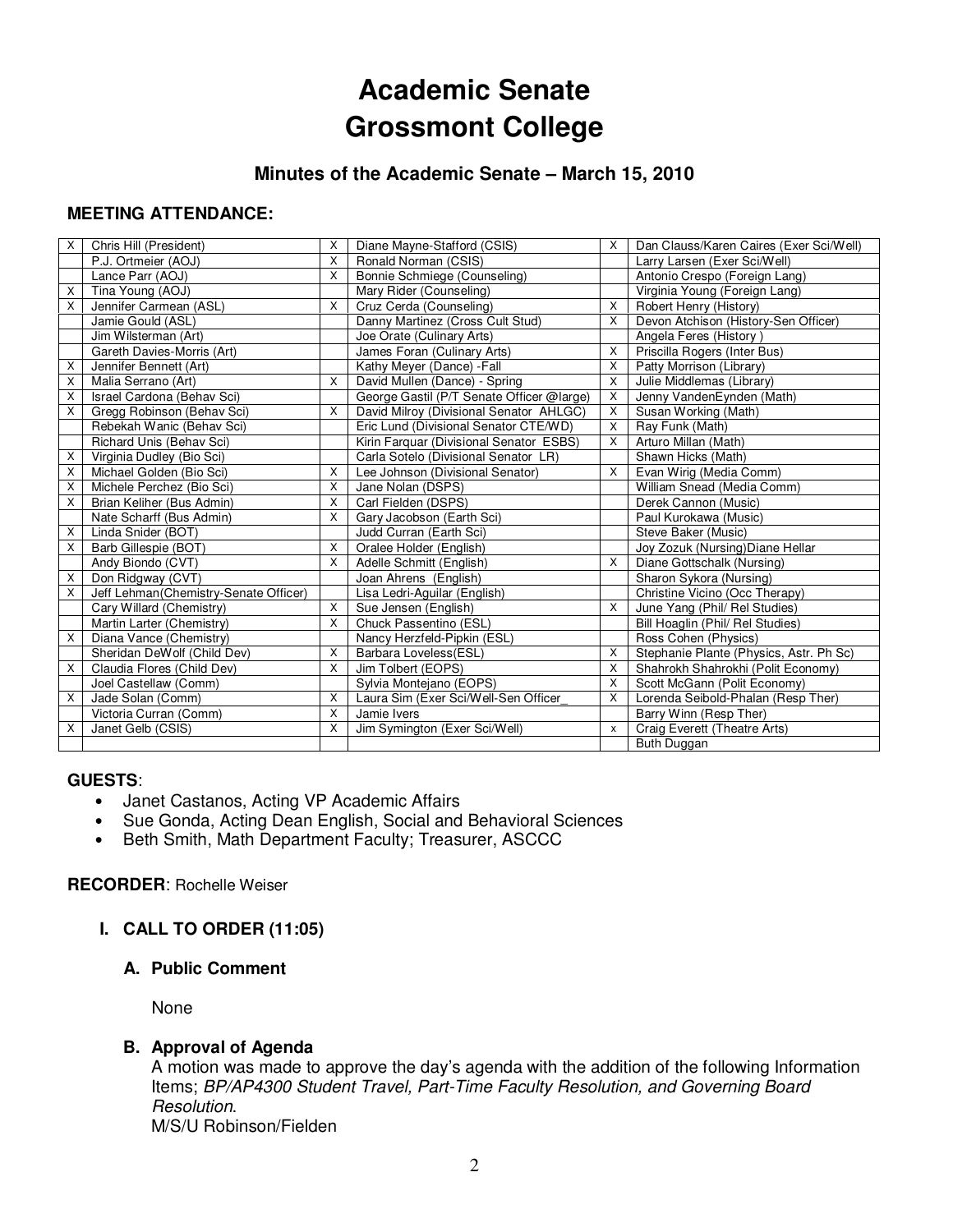#### **C. Approval of Minutes from March 1, 2010**

A motion was made to approve the minutes with corrections from the March 1, 2010. M/S/U Perchez/Wirig

### **II. PRESIDENT'S REPORT**

#### **A. Announcements**

Chris announced Jennifer Bennett as the newly elected temporary Senate Officer.

#### **B. Off-campus activity form**

Chris began by clarifying that she would be reviewing the Off-Campus Activity form not the faculty Off Campus Request form. She reviewed that many faculty offer field trips in conjunction with their classes and when doing so an *Off-Campus Activity form* needs to be filled out; this allows deans and college staff to know where faculty and students are. Chris then reviewed the form and the information contained on the form. One item mentioned was the Student Field Trip Waiver form, Chris stressed the importance of this form and the need for each student participating in an off-campus activity to fill it out. She also noted that faculty members do need to have a copy of that form with them during the off-campus activity and a copy should be on file with their department dean. Chris clarified that faculty could fill out one Off-Campus Activity form for all trips in a given semester by listing all dates and that multiple dates could be listed on the Student Field Trip Waiver form, but stressed every student should have one. It was noted that if the dates change for a particular field trip, an e-mail to the department dean noting the change would probably suffice. Chris clarified that this was a presentation for information purposes and any questions or concerns regarding the content of the form should be addressed to the department dean. A discussion then followed regarding Faculty liability regarding off campus activities. Some items mentioned were - what should be done for field trip opportunities that arise spontaneously; what is the liability for giving directions (past practice is that faculty should not provide directions only the address); faculty liability when it is a required field trip, but not instructor led. Chris closed by noting she would find out more information regarding the questions asked.

#### **C. Distinguished Faculty process**

Chris began by reviewing the current process by which Distinguished Faculty nominees are chosen. She then reported that the Senate Officers Committee is proposing a change to this process for this year; any faculty member can initiate nomination of any tenured full-time faculty member by sending the name, along with two supporting statements from two additional faculty members to the division dean. Chris then reviewed the revised process and the nomination form. Departments can still nominate someone, but this allows for more nominations. It was noted that a Part-Time faculty could fulfill the areas as well and Chris responded that, at this time the current guidelines are still in place, but that is something that could be discussed.

# **D. GE/ISLO MAPPING**

Chris began by explaining that the Accrediting Commission asked GC to report on three levels of Student Learning Outcomes - Course Level SLOs, Program Level SLOs and General Education SLOs. GC is currently doing the first two and has completed Institutional SLOs. What was discovered is that many ISLOs "line up" or overlap with General Education (GE) areas (i.e. they are often trying to accomplish the same things). Devon has created an easy way to map the connections to facilitate the assessment of SLOs in GE. Devon presented and reviewed the GE/ISLO mapping document. She then reviewed the document and asked faculty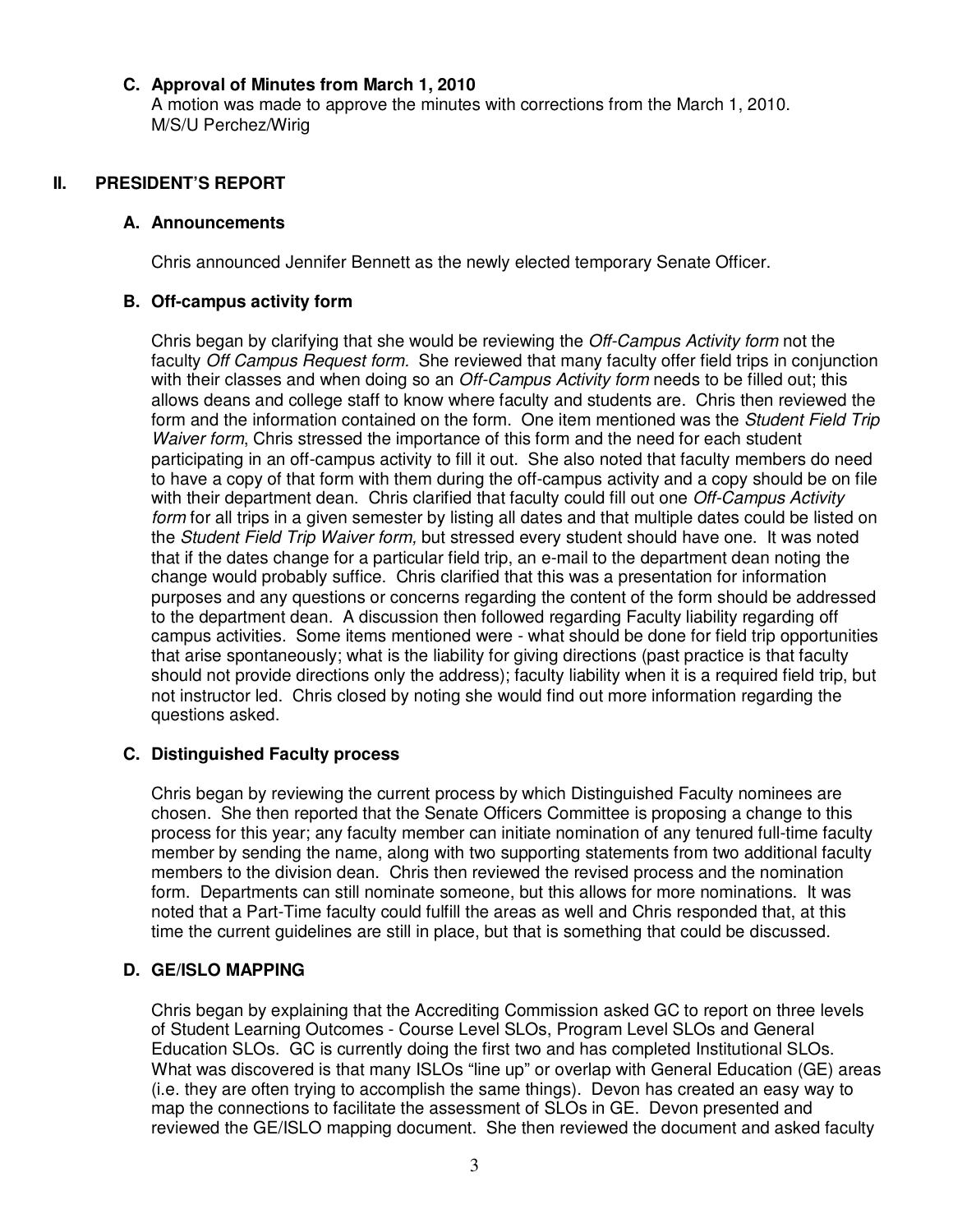to keep in mind whether or not they address instruction in a given area in their course. If an ISLO is not addressed in the course, the box will be left blank. If a course SLO addresses an ISLO, an "S" would be entered in the box. If you focus on a particular ISLO in your course, but don't have a specific SLO to address it, you would enter an "F". Devon noted there will be items that are taught in the GE courses but not represented on the document; for now the focus is just on what is being asked for in the GE SLOs. Devon has the Mapping document ready to go and will send it to Oralee to be forwarded to Chairs and Coordinators. It is the hope that the document could be completed by the end of the spring semester.

# **E. ACADEMIC INTEGRITY PROCESS**

Chris began by reviewing the previous discussions regarding academic integrity, the cheating matrix, and the Task Force discussions. Chris indicated that the Senate can provide general guidelines for faculty on what sanctions can be assessed for cheating. Beth Smith noted that Student Services is asking for consistency for students when dealing with cheating. Chris asked that senators answer one question, "Do they want more prescriptive levels to use in determining the severity of cheating"? Chris then opened the discussion. Some of the items that mentioned were; faculty would like final purview; they are uncomfortable with codified approach; some faculty would like an institutional honor code; some would like a list of options, but not for them to be codified or prescriptive (i.e. it would be helpful to have levels documented-but left up to faculty to decide). Chris asked that for the next discussion the Task Force bring forward definitions of cheating and the possible options for dealing with cheating.

Chris then asked a second question, "At what point to you want incidences of cheating to be reported out"? Chris clarified reporting instances of cheating would not be used for faculty to find out if a student is cheating in other classes, but would be used by Student Services to track whether or not a student is cheating campus-wide and to counsel students. Senators suggested that – the choice to report remain up to individual instructors; we encourage faculty to report instances; if not reporting is not standardized, a student will graduate by cheating; if an honor code is instituted, there would need to be some type of reporting in order to uphold the honor code; there should be institutional support for faculty that reports cheaters. They also expressed concern that the burden of proof regarding cheating will sit with the instructors. Chris noted she would take the information back to the Senate Officers as well as pass it to the Integrity Cheating Task Force.

# **III. COMMITTEE REPORTS**

None

# **IV. ACTION ITEMS**

# **A. BP/AP 3900-Political Activity**

Chris presented the modified BP/AP 3900 regarding Political Activity. She noted the changes that were made to the items making them acceptable to the AFT. A motion was made to approve BP/AP 3900.

M/S/U Robinson/Wirig

#### **V. INFORMATION ITEMS**

Chris asked that Senators please share the information items with their constituents so the items could be discussed and voted on at the next meeting.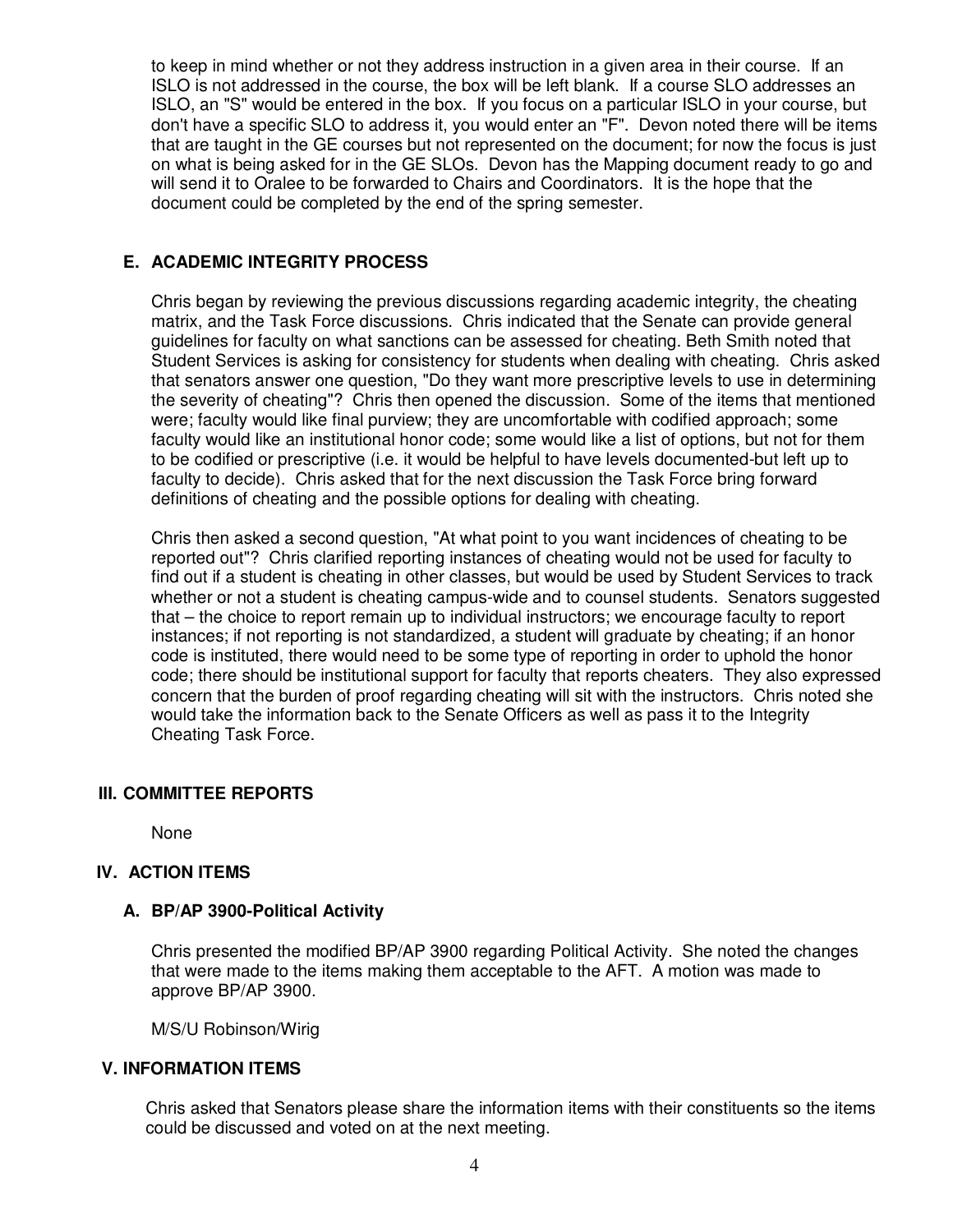#### **A. Committee Appointments**

Chris noted the committees that would have appointments as well as the two new committees that were formed. This item will return as an action item at the next meeting.

#### **B. College Ethics Statement**

Chris noted that this item will be in line with the discussions regarding cheating and the honor code. This item will return as an action item at the next meeting.

#### **C. BP/AP 4300 Student Travel**

Chris noted that some of the information covered in the AP/BP deals with Instructional Field Trips and some of it deals with travel for the Student Senate. This item will return as an action item at the next meeting.

#### **D. Part-Time Faculty Resolution**

Chris will have a final draft of this item for next meeting; she noted the next step is for this resolution is for the Senate to vote on whether or not to bring it forward to the state senate spring plenary session. This item will return as an action item at the next meeting.

#### **E. Governing Board Resolution**

Chris noted this resolution has already been passed by the Grossmont-Cuyamaca CCC Governing Board, but the Senate would vote on whether or not they would like to endorse the resolution. This item will return as an action item at the next meeting.

Meeting Adjourned at 12:15pm Next meeting is scheduled for April 5, 2010.

CH: rw

The Academic Senate minutes are recorded and published in summary form. Readers of these minutes must understand that recorded comments in these minutes do not represent the official position of the Academic Senate. The Academic Senate expresses its official positions only through votes noted under "Action."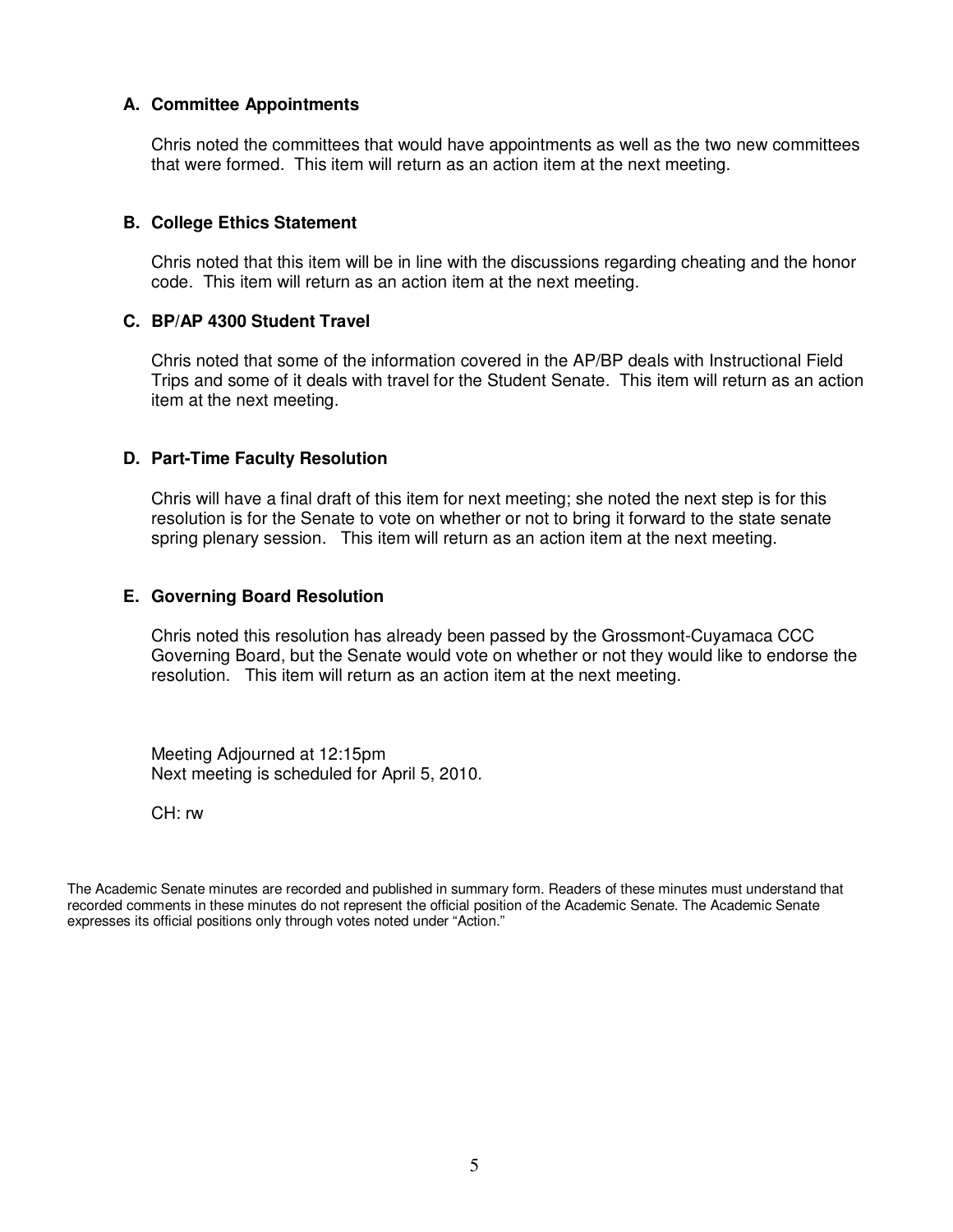# **Proposed Teacher Education Project at Grossmont College**

# **Background information:**

California Community Colleges have been involved for a long time in transferring students into teacher education programs at universities. But current research and publications show a shift in the role that community colleges play in the teacher education process. The research and findings point to a new role of "recruiting", "an upgraded role in providing different core understandings and beliefs, content knowledge, pedagogical skills and professional expertise" and a new role in the "preparation and professional development of teachers." These are pointed out in recent reports and publications prepared by the California Council of Science and Technology and the Center for Future Teaching and Learning in March 2007; the Center for the future of Teaching and Learning – California State University, University of California Office of the President – 2009; and the National Association of Community College Teacher Education Programs, (NACCTEP) in a report in July 2009.

One of the noticeable shifts is a new role in furthering teaching careers in secondary education. California community colleges have long provided pathways to students wishing to go into elementary education. There is currently also a significant State and National need for community colleges to work toward recruiting, preparing, retaining and transferring students into pathways leading to teaching careers in secondary education, especially in STEM majors. One such educational model is the California Teach/Aurora program now being offered in 24 community colleges in the north part of the state and Grossmont in the south.

Another noticeable shift is in the preparation, pre-service and in-service of students electing to pursue careers as elementary teachers. Elementary teachers are responsible for teaching science and math as part of the comprehensive elementary curriculum and providing students with a foundation upon which to build in later years. Most teachers at this level hold a multiple-subject teaching credential that authorizes the holder to teach in a self contained classroom. Unlike single-subject credential holders, multiple-subject credential holders do not specialize in a content area, (although this may be changing – UCSD will only allow students to work towards a multiple-subject credentials if they have a content area major); rather they have at a minimum, familiarity with all content areas. There is more analysis needed to understand the extent to which teacher preparation programs provide elementary school teachers with a deep understanding of science and mathematics content that enables them to fully prepare students for more advanced coursework they will face in middle and high schools. However, research points to a need and significant role of community colleges in providing more science and math pre-service to students entering into teaching careers in elementary education as well as in-service to elementary teachers already in the system.

# **Scope of Project:**

The scope of this project is to review the current teacher education program and courses at Grossmont and determine a future direction in light of the current research and publications.

# **Suggested Project Title:**

"The Advancement of the Teacher Education Program at Grossmont College"

# **Suggested Project and Charge:**

To review the current content area courses at Grossmont College that can lead to, or are associated with, teaching careers in elementary and secondary education; to review National and State community collegebased teacher education programs, research and reports; to review the current teacher education program at Grossmont in light of the current research findings and recommendations, to compile relevant information and possible options for consideration as to the future role of Grossmont in teacher education; to propose a possible system that will utilize current Grossmont courses and resources and identify an effective process to recruit, prepare, retain and transfer students to the universities with declared majors and an interest in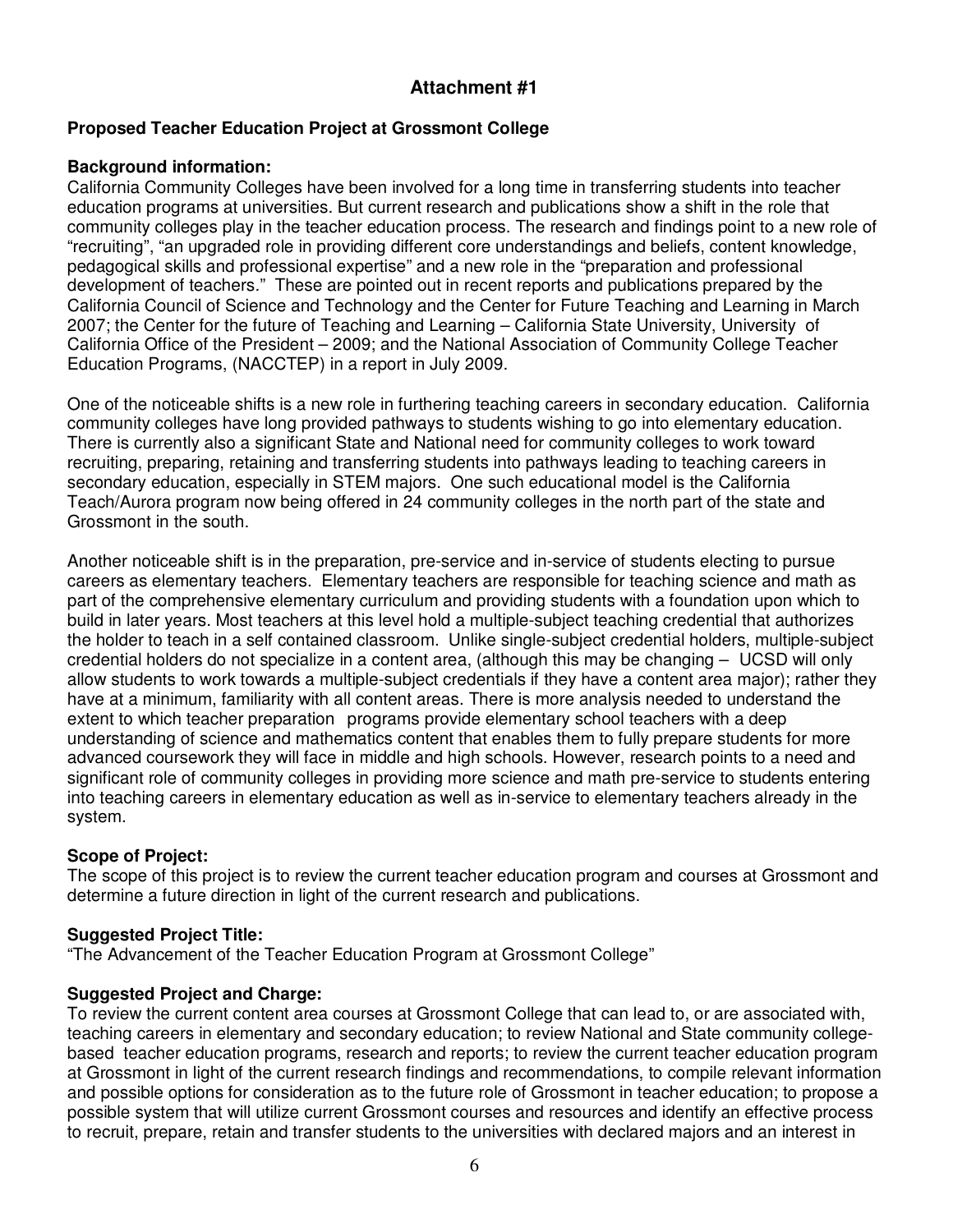becoming elementary or secondary teachers, to develop a report and design recommendation to the College and Academic Senate for consideration.

# **Suggested Process to complete project:**

Form an Academic Senate Task Force. The Basic assumption would be to design a process that could utilize the expertise of campus faculty and explore current courses and programs, to have a systematic mode of information gathering and evaluating information. This process would also allow for buy-in to any new Teacher Education system that was proposed.

#### **Suggested National and State agencies that could provide important and useful information.**

The Center for Teaching and Learning, California Council of Teacher Education, National Association of Community College Teacher Preparation Programs, California Subject Matter Councils, California State University and University of California Systems, Education Resources Information Center.

#### **Program/Project Goals: Where do we want to go?**

- **1. Determine the role of Grossmont College regarding Teacher Education.**
- **2. Develop an enhanced Teacher Education Program at Grossmont which fulfills the needs of our students.**

**Program/Project Objectives: How do you want to get there?** 

- **1. Form and facilitate an Academic Senate Teacher Education Task Force.**
- **2. Review the current Teacher Education Program at Grossmont including all courses, certificates and degrees.**
- **3. Investigate and analyze recent directions and findings on Teacher Education and Teacher Education programs from other higher education institutions and National and State agencies.**

**Program/Project Outcomes: Outcomes are proof that you have arrived** 

- **1. Differentiate between the current role and program of Teacher Education at Grossmont and the role as related to recent models and findings, and propose an enhanced role for Grossmont.**
- **2. Develop a system of identification and characterization of the most effective elements of Teacher Education Programs which are seen as a best fit for Grossmont students.**
- **3. Describe a new model for Teacher Education at Grossmont which incorporates the current associated courses, certificates and degrees and expands the program to include secondary as well as elementary education career options.**
- **4. Explore a system for early identification of community college students interested in pursuing teaching careers in secondary or elementary education.**
- **5. Propose an enhanced process to recruit, prepare, retain and transfer students to the universities to pursue careers in elementary or secondary teaching.**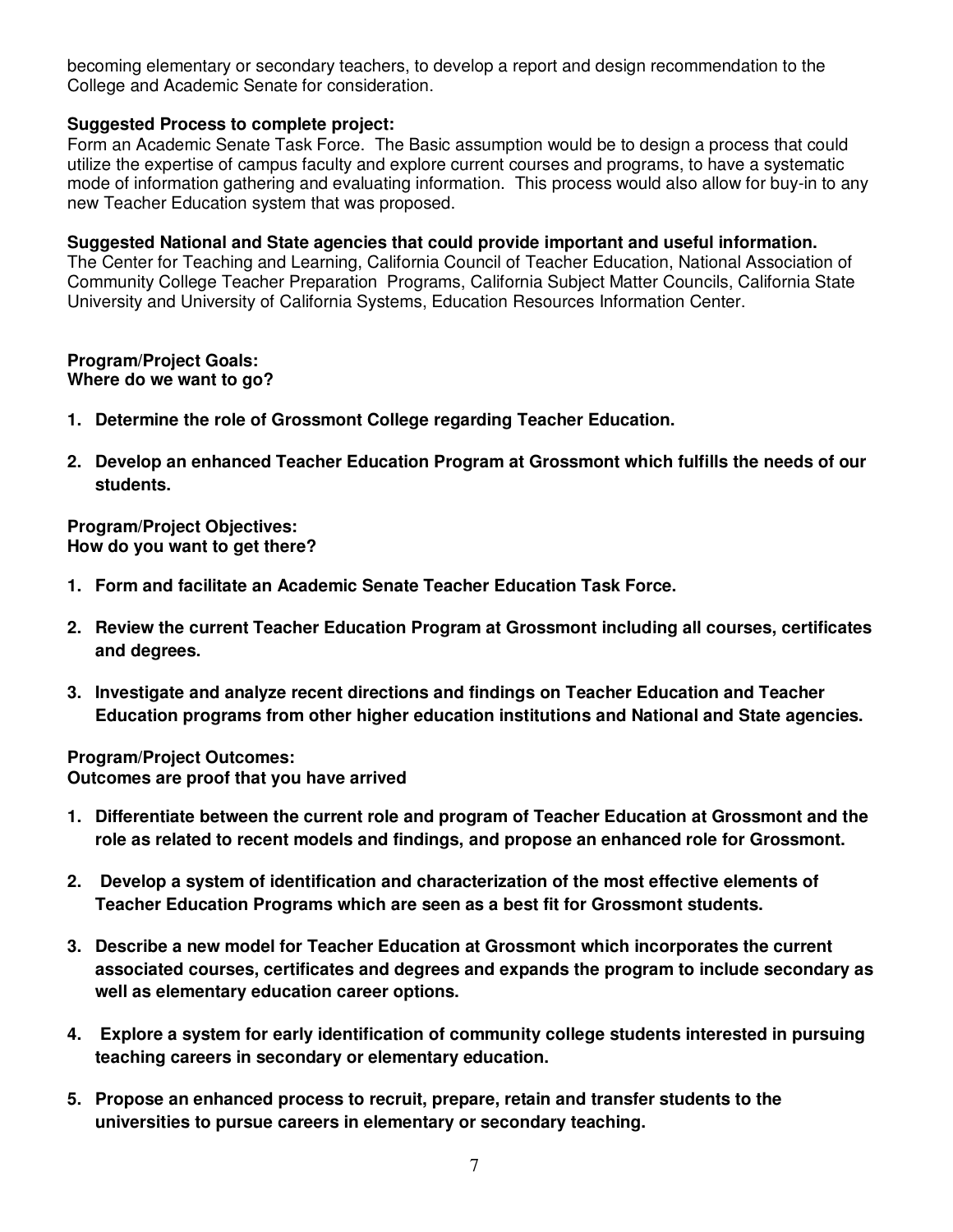#### **2009-10 Committee Appointments – Part II**

#### **Student Petitions**:

 $\triangleright$  Shirley Pereira/Sean Hicks

#### **GE Task Force:**

- $\triangleright$  Jeff Lehman
- $\triangleright$  Sue Gonda
- > Janet Gelb
- $\triangleright$  Tina Perez

#### **Institutional Review Committee:**

- $\triangleright$  Pearl Lopez
- **▶ Catherine Turner**
- **▶ Craig Everett**
- > Joann Carcioppolo
- $\triangleright$  Diana Vance

#### **Room Utilization Committee:**

- Jenny VandenEynden
- Malia Serrano
- Bonnie Schmiege

#### **Enrollment Strategies Committee:**

- Judy George
- $\triangleright$  Mary Rider
- $\triangleright$  Brian Keliher
- > Malia Serrano

#### **Screening/Interviewing Committees:**

#### **Vice President of Academic Affairs**

- $\triangleright$  Aned Muniz
- $\triangleright$  Brian Keliher
- $\triangleright$  Nadra Farina-Hess
- $\triangleright$  Sue Gonda
- $\triangleright$  Steve Davis
- $\triangleright$  Jane Nolan

### **Dean of Technology and Learning Resources**

- $\triangleright$  Julie Middlemas
- $\triangleright$  Angela Feres
- $\triangleright$  Stephanie Mood
- > Michael Golden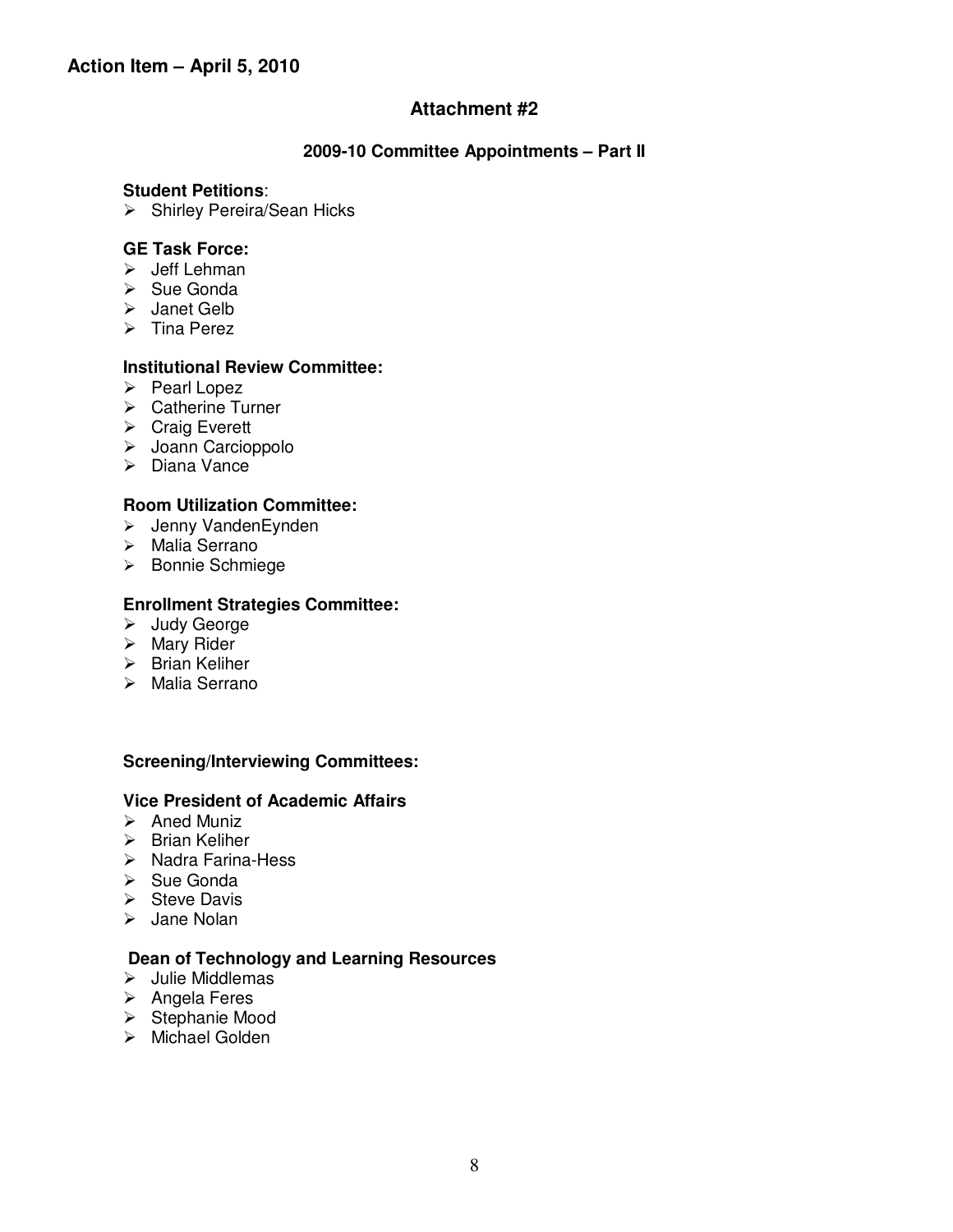# **Grossmont College Statement of Ethical Principles**

Grossmont College is an academic institution dedicated to the pursuit of learning and the promotion of student success. In the quest for excellence, our entire college community (students, faculty, staff, and administrators) shares the ethical values of integrity, honesty, transparency, civility, and respect. We are guided by the ethical standards and principles already embedded in the Grossmont College Student Code of Conduct and in comparable codes from professional associations and organizations. These values include personal and collective accountability and a high regard for others, the institution, and its mission.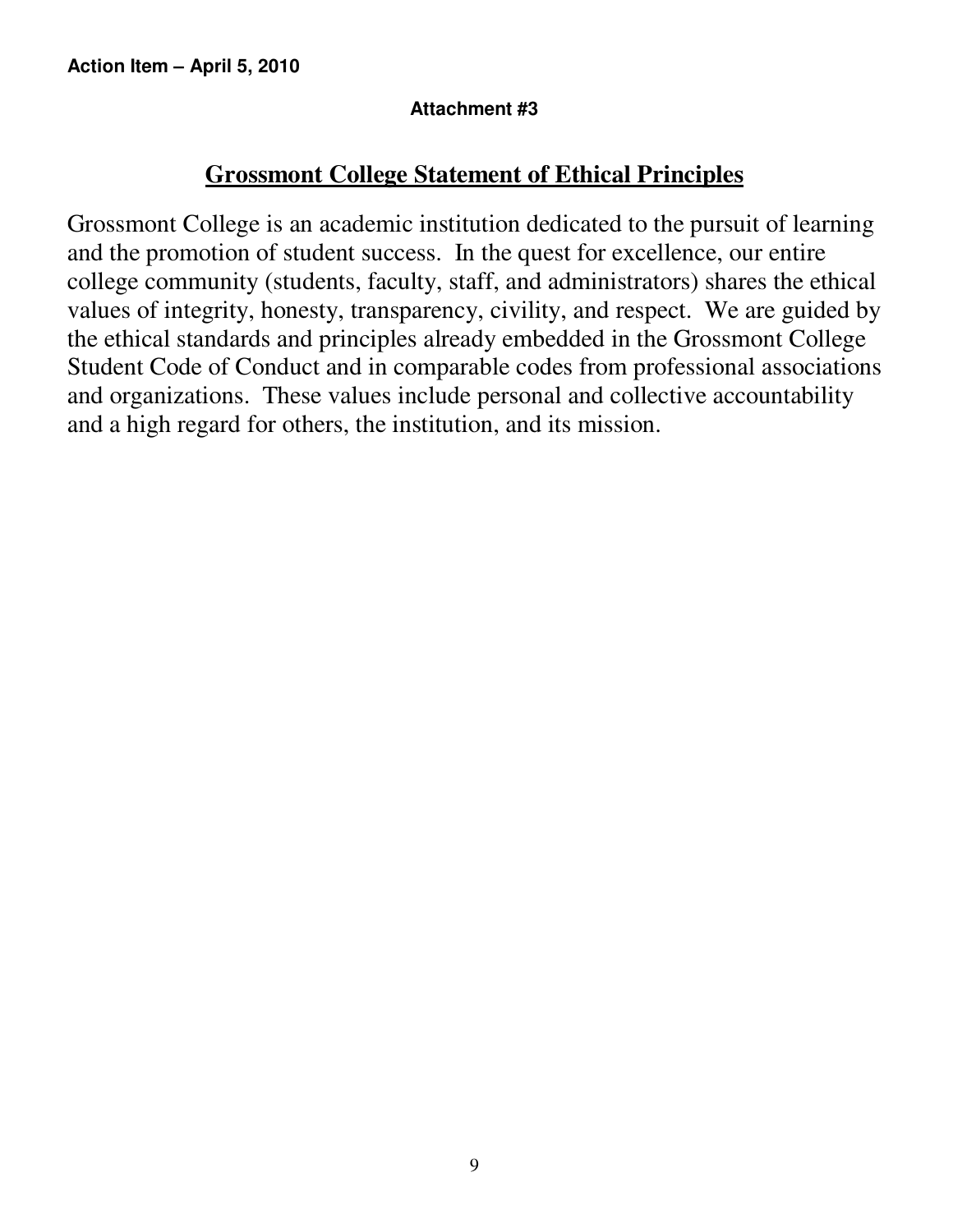# *Draft*  **Resolution on Part-Time Faculty Statewide Participation**

WHEREAS the Academic Senate for California Community Colleges (ASCCC) represents all faculty currently teaching in our California Community colleges, serving as the voice of all faculty in academic and professional matters;

WHEREAS the ASCCC strengthens and supports all local California community colleges academic senates, many of which currently have part-time faculty designated seats and/or representatives, and supports diversity and equal opportunity for all faculty; and

WHEREAS faculty who teach part-time retain specific viewpoints and knowledge within the California community college system, viewpoints and knowledge that should be included in the governance structure for the healthy functioning of said system;

RESOLVED, that the ASCCC establish a Part-Time Faculty Caucus, and provide information via breakouts, the ASCCC website, and Rostrum articles on the vital role of part-time faculty as a distinct group with specific concerns in community college education;

RESOLVED, that the ASCCC utilize available scholarship money to promote and increase the attendance of part-time faculty senators at both of the State Academic Senate plenary sessions; and

RESOLVED, that the ASCCC recruit part-time faculty to serve on all of its major committees.